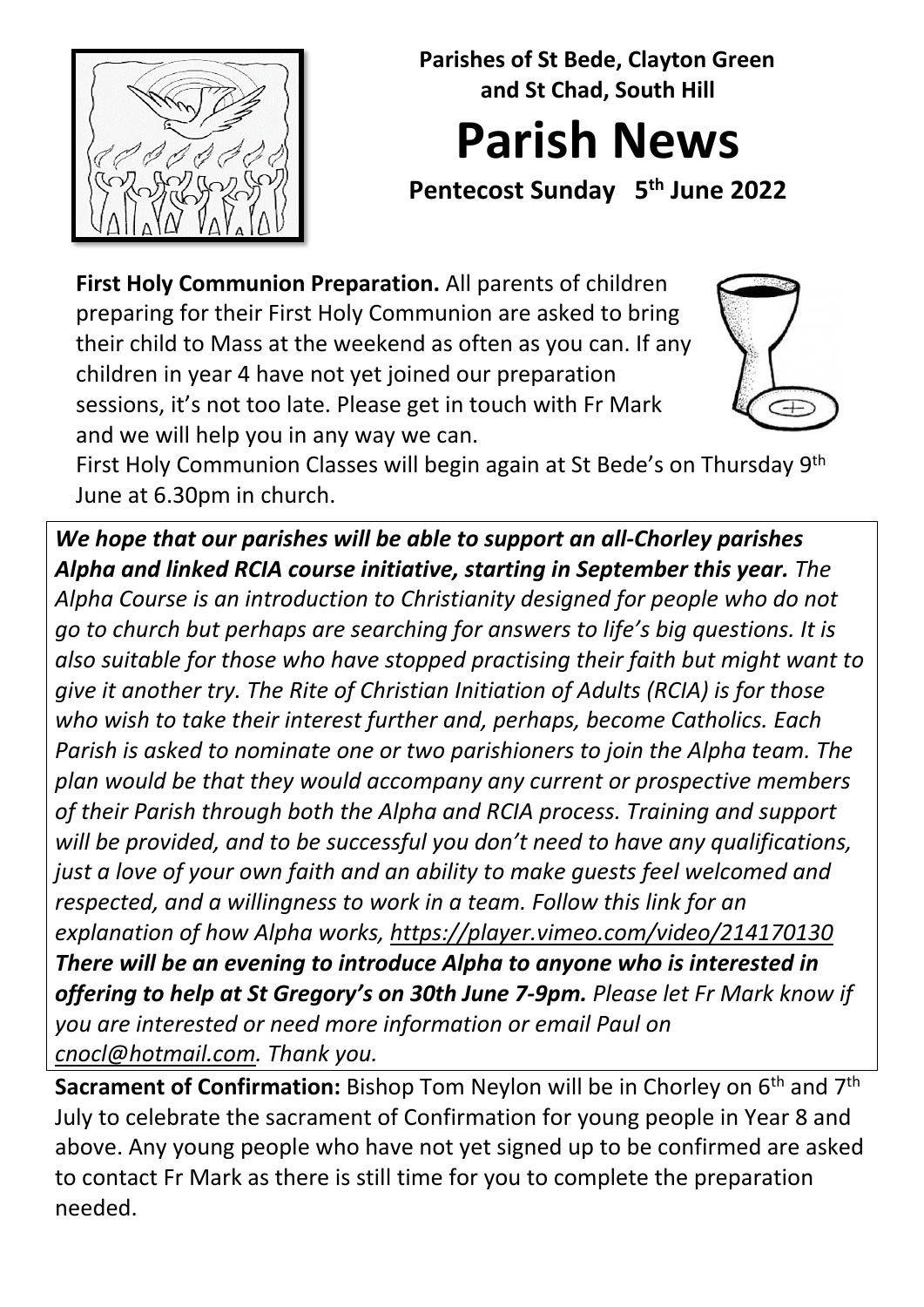#### **Brownedge Christians Together Foodbank:** The

volunteers and recipients thank you for all your support, for your food donations and monetary contributions. Your efforts help us to support 51 households every week. Due



to an increase in demand, we are now looking to recruit more volunteers. If you have an hour to spare and would like to join our team, we are in need of bag packers, drivers and some secretarial support. Thank you.



Tel: 07762905978 or Email: [foodbankbct@gmail.com](mailto:foodbankbct@gmail.com)  **Food left at the back of St Chad's goes to support Chorley Help the Homeless. Food left at the back of St Bede's goes to Brownedge Foodbank.**

**If anyone would like to volunteer to be part of our Little Church team at St Bede's** please get in touch. We currently only have three people who help so quite often we can't offer this service to our children. A few more people to help would be very welcome. Thank you.

**We are hoping to start "Little Church" again at St Chad's.** If you would like to help our children learn more about their faith, please get in touch. You will work as part of a team and will only have to help once a month. Volunteers need to have a parish DBS check so please talk to Hilary at the back of church after the 9.15am Mass to begin your application. Thank you.

We are hoping to put a rota together for Special Ministers of Holy Communion at St Bede's for the weekend Masses. If you have been commissioned as a Special Minister and would like to go on the rota, please let Fr Mark know. Thank you.

**If any of our Special Ministers of Holy Communion** are able to take Holy Communion to one of the Nursing homes in St Bede's parish, please let us know. We need a few more people to volunteer. Thank you.

**Holy Communion at Home.** If any of our parishioners are not able to attend Mass, please let us know. It may be possible to arrange for you to receive Holy Communion at home each week. Please ring Fr Mark on 01257 460154 if you would like to request Holy Communion at home.

**Gluten Free Hosts** are available at any Mass. Please let the priest know before Mass if you require a gluten free host so we can make sure enough are available.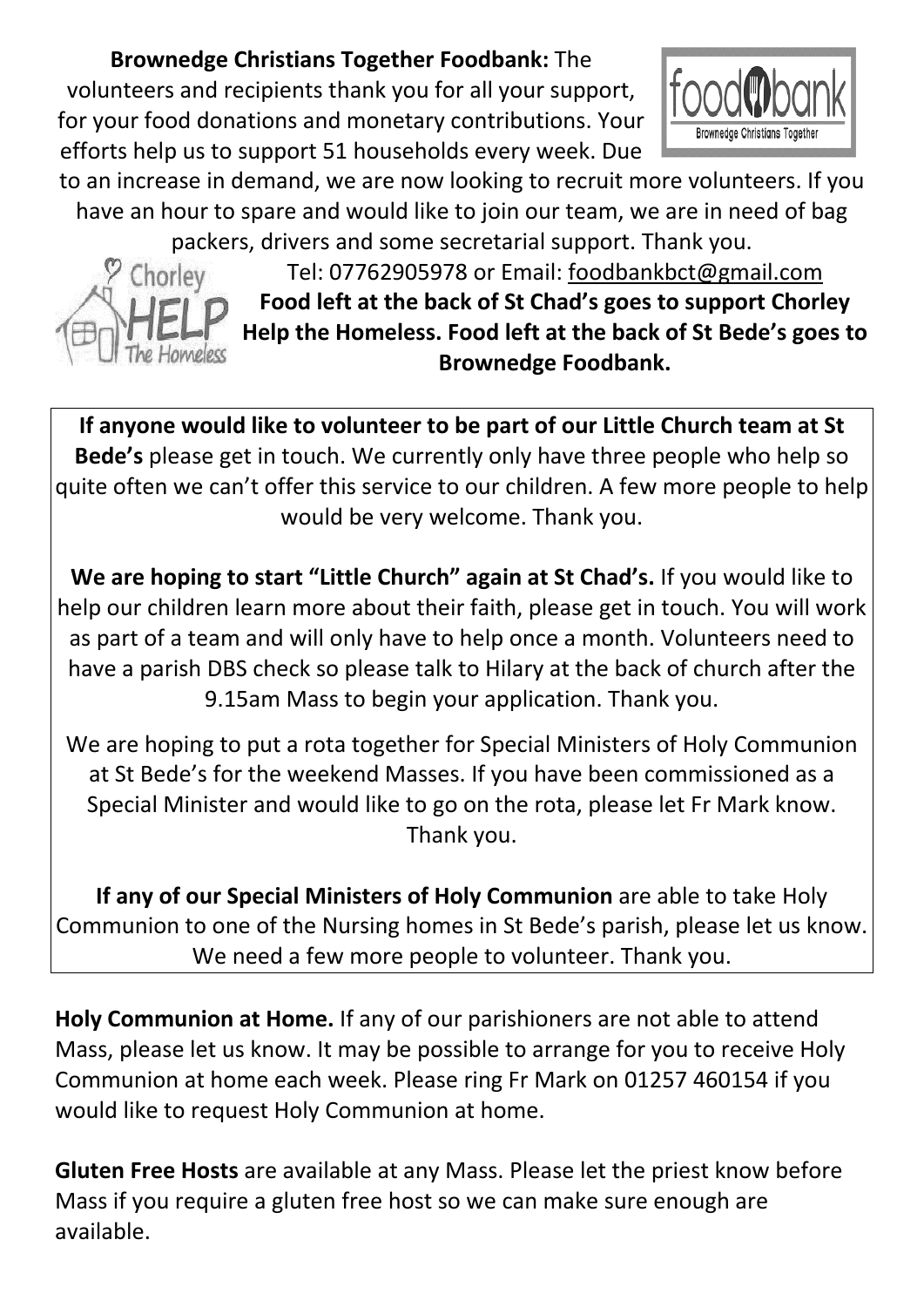

**The Sacrament of Reconciliation** is always available in our parishes. We aren't able to use the confessionals in church yet but please let Fr Mark know and we can arrange to meet at either church for you to make your confession if you wish.

Congratulations to Peter and Lindzi Fielding who will be received into Full Communion with the Catholic Church and confirmed this weekend at St Chad's.

It would be great to have a few more altar servers at our weekend Masses. It is a great way to learn more about our faith and help our parish. Any children in Year 4 or older who would like to get involved are asked to speak to Fr Mark. Thank you to the young people who have already joined our servers teams. Your help is much appreciated.



Copies of the June edition of the Catholic Pic are available to take for free at the back of church.

## **St Chad's Craft Group**

We meet **every Tuesday** from 1.30pm to 3.30pm in St Chad's Parish Centre. Everyone is welcome, no skills required.

We are a self-help group from beginners to experienced crafters who pass on their skills.

### **Holy Communion whilst in hospital.**

Please contact St. Joseph's Presbytery if any of your family is admitted to Chorley Hospital 01257 262713.

In Preston Hospital, please inform the chaplain on 01772 522435. In Wigan Infirmary, please inform the chaplain on 01942 822324.



### **A Prayer for Pentecost**

*Come Holy Spirit, fill our hearts with wisdom, love and courage. Make us more like Christ in our words and actions. Bless the work of your Church. Renew us all in the desire to make Christ known and loved in the world today. Bless the work of our parish. Guide all that we do so that our church is a place of mercy and service for all who are seeking you. We ask this through Jesus Christ, our Lord. Amen.*